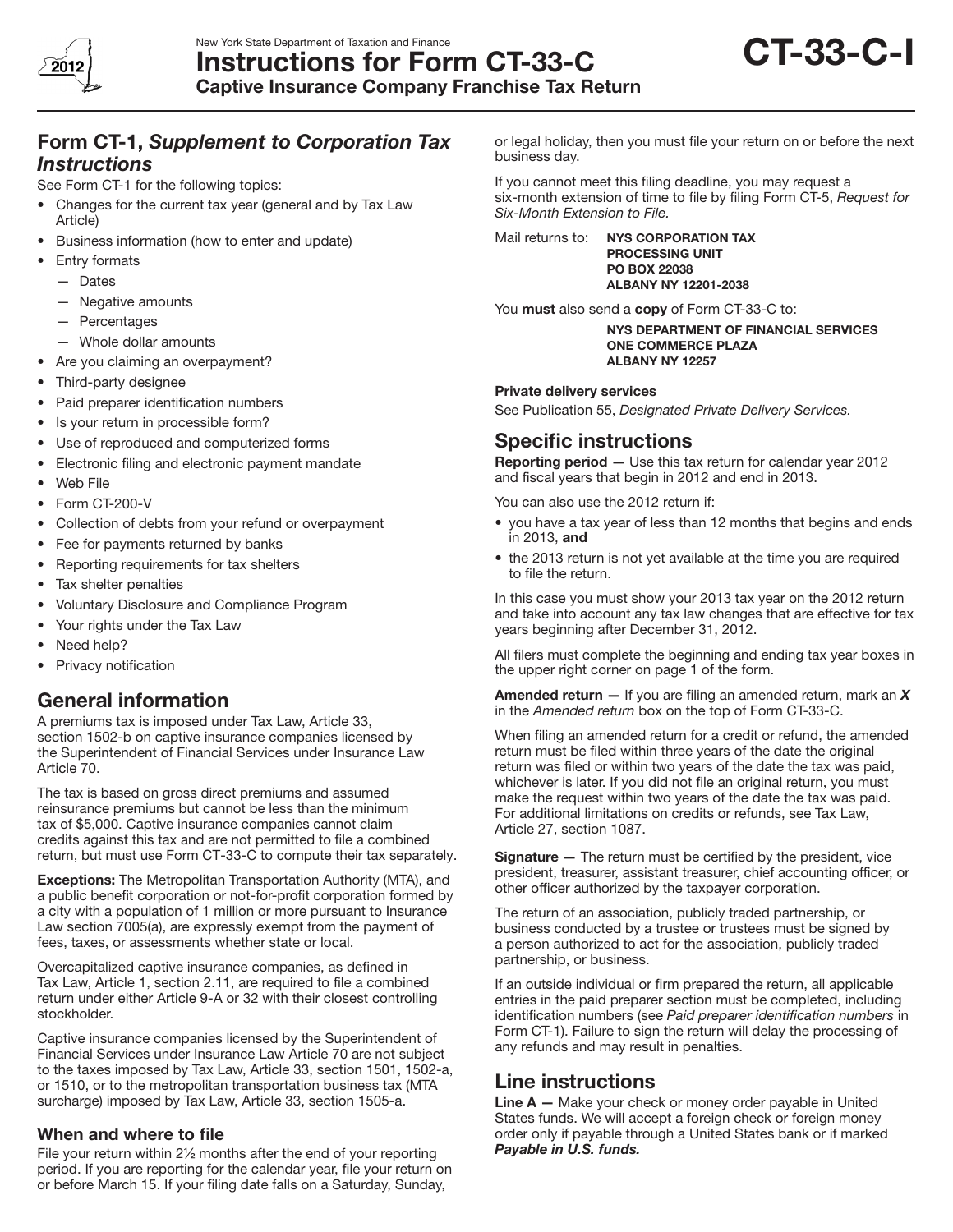## Computation of tax and installment payments of estimated tax

Unless the captive insurance company can prove otherwise, we will assume that all its premiums on lines 1 through 8 are allocated to New York State and its issuer's allocation percentage is 100%. For a captive company to prove that less than 100% of its premiums are allocated to New York State and its issuer's allocation percentage is less than 100%, it must demonstrate that the premiums were taxed by another state.

#### Tax on New York State gross direct premiums

**Lines 1 through 4 – Four tax rates apply to gross direct** premiums, as shown on lines 1 through 4 of this form.

*Gross direct premiums* are defined in Tax Law section 1510(c). These premiums include total gross premiums, deposit premiums, and assessments, less returns thereon, on all policies, certificates, renewals, policies subsequently canceled, insurance and reinsurance executed, issued, or delivered on property or risks located or resident in New York State. *Gross direct premiums* also include premiums written, procured, or received in New York State on business that cannot be specifically allocated or apportioned and reported as taxable premiums, or that have not been used as a measure of a tax on business of any other state or states. For special risk premiums, only include premiums written, procured, or received in New York State on risks located or resident in New York State. Do not include premiums on annuity contracts, ocean marine insurance, policies issued under Insurance Law section 4236, and any premiums that New York State cannot tax according to federal law including federal long-term care insurance policies issued under United States Code Title 5, Chapter 90. Also exempt from this tax are premiums on risks located outside the United States that were written, procured, or received in New York State.

Note: Gross direct premiums do not include any premiums that New York State cannot tax according to federal law (including premiums received for a long-term care insurance policy under United States Code, Title 5, Chapter 90, and any premiums for federal group life insurance under United States Code, Title 5, Chapter 87).

The term *premiums,* as used in the previous paragraph, includes all amounts received as consideration for insurance or reinsurance contracts, or contracts with health maintenance organizations for health services (other than for annuity contracts), and includes premium deposits, assessments, policy fees, membership fees, and separate costs assessed upon the captive insurance company's policyholders, and every other compensation for such contract. In addition, *premiums* include any amount received by a captive insurance company as consideration for insurance provided to its parents and affiliated companies, in the case of a pure captive insurance company, and to the industrial insureds that comprise the industrial insured group, in the case of a group captive insurance company. The terms *pure captive insurance company, group captive insurance company, industrial insureds,*  and *industrial insured group* are defined in Insurance Law section 7002.

Deductions from gross direct premiums include:

A. Reinsurance premiums - When computing gross direct premiums, deduct (1) reinsurance premiums that have been received by way of reinsurance from corporations or other insurers authorized to transact business in New York State and (2) reinsurance premiums that relate to transactions authorized under Insurance Law section 2105 and that are subject to the premiums tax on excess-lines brokers under Insurance Law section 2118.

B. Dividends paid or credited — Deduct dividends on direct premiums and unused or unabsorbed portions of premium deposits paid or credited to policyholders. This deduction does not include deferred dividends paid in cash to policyholders on maturing policies nor cash surrender values.

#### Tax on New York State reinsurance premiums

Lines 5 through 8 — Insurance Law section 7010 explains the reinsurance business that may be performed by a captive insurance company. A captive insurance company may assume reinsurance on risks ceded by any other insurer when the risks ceded are solely those of the industrial insured or members of the industrial insured group owning the captive insurance company. Also, when it has the permission of the Superintendent of Financial Services, a captive insurance company may assume risks of any insurer, provided the reinsurance premiums assumed do not exceed 50% of the gross premiums written by the captive insurance company in the calendar year.

Four rates apply to reinsurance premiums. Any reinsurance premiums deducted from gross direct premiums on lines 1 through 4 should be included and subjected to tax on lines 5 through 8.

Line 10 — Tax Law section 1502-b imposes a minimum tax of \$5,000.

Line 12b - If you did not file Form CT-5, a mandatory first installment is required for the period following the one that is covered by this return. If line 11 does not exceed \$100,000, enter 25% of the tax shown on line 11. If line 11 exceeds \$100,000, enter 40% of the tax shown on line 11.

Line 16 — Form CT-222, *Underpayment of Estimated Tax by a Corporation*, is filed by a corporation to inform the Tax Department that the corporation meets one of the exceptions to reduce or eliminate the underpayment of estimated tax penalty pursuant to Tax Law, Article 27, section 1085(d).

**Line 17**  $-$  If you do not pay the tax due on or before the original due date (without regard to any extension of time for filing), you must pay interest on the amount of underpayment (line 11 minus line 14) from the original due date to the date you paid. Exclude from the interest computation any amount shown on line 12a or 12b, *First installment of estimated tax for next period*.

Line 18 – Compute charges (penalties) for late filing and late payment of tax required to be shown on the return, after deducting any payment made (line 11 minus line 14) on or before the due date (with regard to any extension of time for filing). Exclude from the penalty computation any amount shown on line 12a or 12b, *First installment of estimated tax for next period*.

- A. If you do not file a return when due, or if the request for extension is invalid, add to the tax 5% per month up to 25% (section 1085(a)(1)(A)).
- B. If you do not file a return within 60 days of the due date, the addition to tax in item A above cannot be less than the smaller of \$100 or 100% of the amount required to be shown as tax (section 1085(a)(1)(B)).
- C. If you do not pay the tax shown on a return, add to the tax  $\frac{1}{2}\%$ per month up to 25% (section 1085(a)(2)).
- D. The total of the additional charges in items A and C above may not exceed 5% for any one month, except as provided for in item B above (section 1085(a)(4)).

If you think you are not liable for these additional charges, attach a statement to your return explaining reasonable cause for the delay in filing or payment, or both (section 1085).